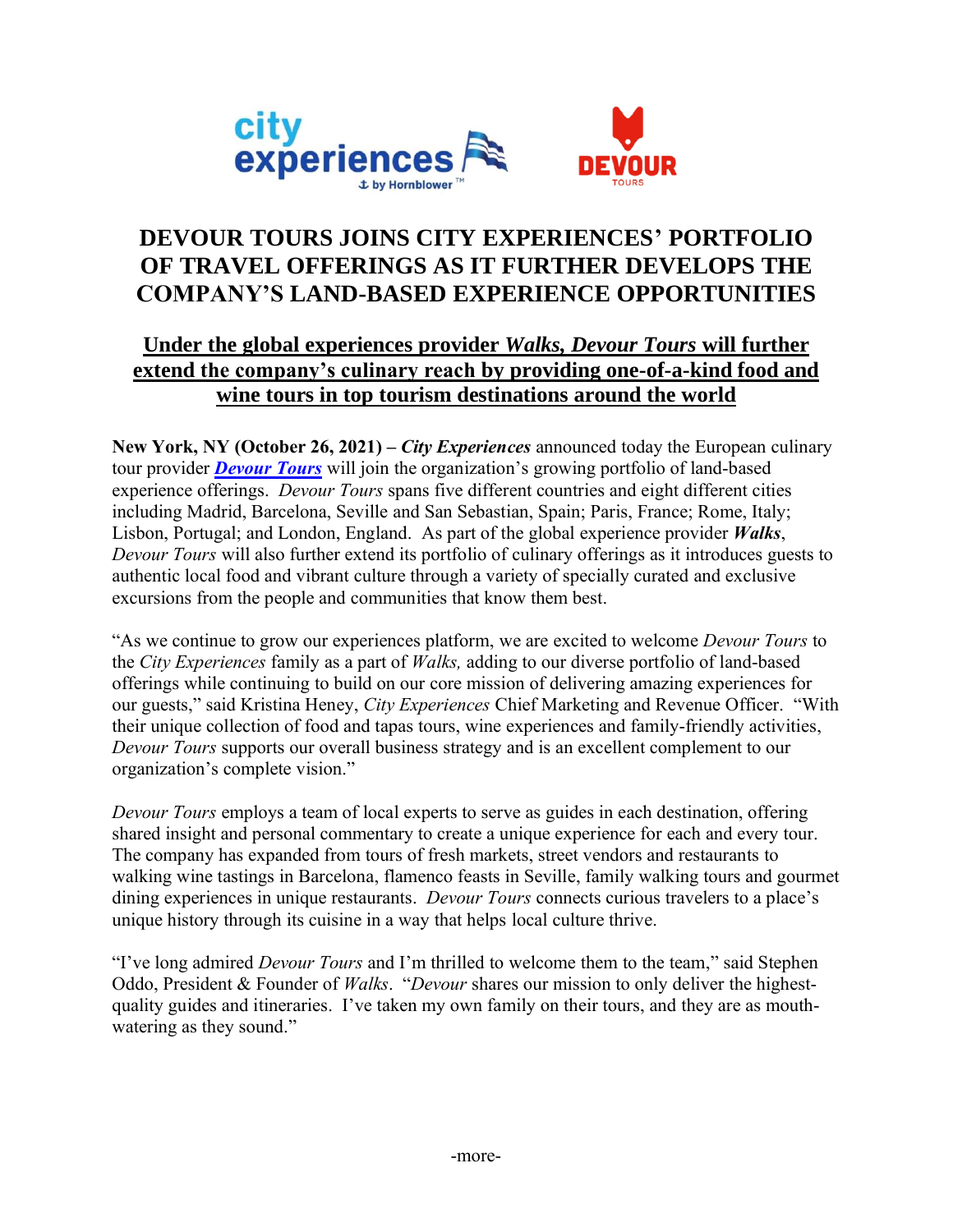Co-founded in 2012 by Lauren Aloise, James Blick and Alejandro Cabrera during the height of the economic recession as a way to support struggling local eateries, the first *Devour Tour* was a deep dive into Spain's vibrant food culture with an experience set in a traditional market in the center of historic Madrid. The first tours highlighted the difficulties of keeping small businesses relevant in a quickly changing economic landscape.

"There is no better way to experience a city than through its cuisine. Food brings people together with experiences that offer a snapshot of local culture, which is at the heart of what *Devour Tours* provides for our guests," said Lauren Aloise, Co-Founder of *Devour Tours*. "In our ever-changing travel landscape, joining *Walks* and *City Experiences* gives us the opportunity to expand our reach into new and delicious destinations. We want to help local culture thrive, no matter where we are."

*Walks* is a global leader in tours and activities, operating sightseeing tours, food tours, and day trips in 15 cities around the world including Rome, Paris, Barcelona, London, New York City and San Francisco. Earlier this year, *Walks* also joined *City Experiences'* growing portfolio of land-based experience companies.

*City Experiences* represents a diverse portfolio of water- and land-based experiences in major travel destinations worldwide, offering locals and tourists alike a broad range of global experiences.

For more information visit **<https://devourtours.com/>**, **<https://www.cityexperiences.com/>** or **[https://www.takewalks.com](https://www.takewalks.com/)**.

**Please [CLICK HERE](https://drive.google.com/drive/folders/15bMbcfKKlpt_WtdhMoZr13c04oZZgxhz?usp=sharing) for press photos an[d CLICK HERE](https://youtu.be/ycoy68dwYls) for b-roll from** *Devour Tours*.

#### **About City Experiences**

City Experiences represents Hornblower Group's expansive portfolio of water- and land-based experience companies and includes two sub-brands: City Cruises and City Ferry. City Cruises companies operate dining, sightseeing and private events across 22 destinations in the U.S., Canada, and the UK. City Cruises companies also operate cruises on behalf of the National Park Service and the Niagara Parks Commission and currently hold service contracts to provide ferry service to the Statue of Liberty National Monument and the Ellis Island National Museum of Immigration, Alcatraz Island and Niagara Falls. City Ferry companies offer specialized knowledge and expertise required to transport passengers, vehicles, and other cargo safely across inland and coastal waterways, serving as operator of NYC Ferry and Puerto Rico ferry system, among others. City Experiences' portfolio of companies also offers a range of water- and landbased experiences including shore excursions, partner-offered experiences, multi-port packages, with companies including Cruising Excursions, ShoreTrips, Niagara Jet Adventures and Walks products. For more information visit **[cityexperiences.com](https://www.cityexperiences.com/)**.